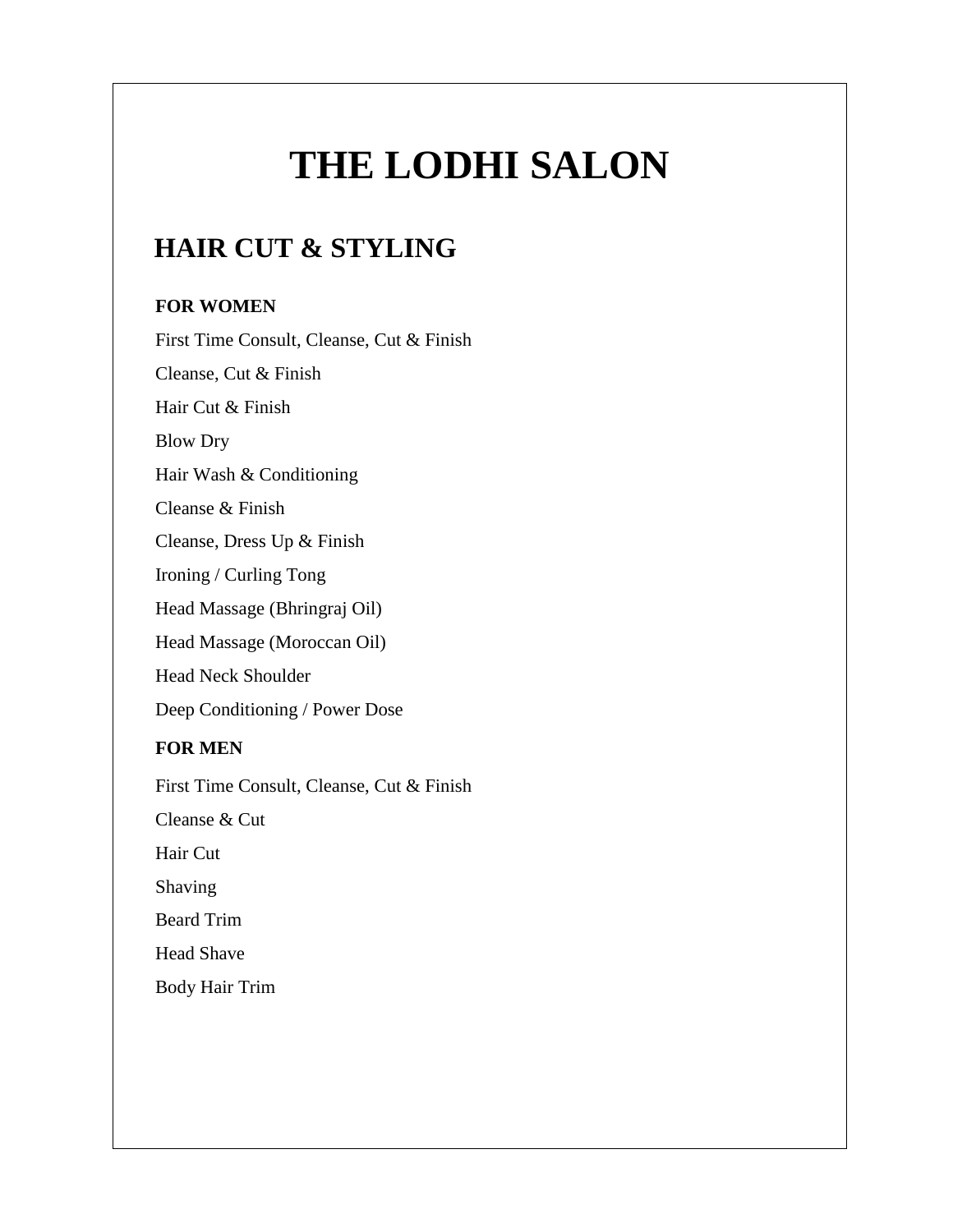# **COLORING & HIGHLIGHTS**

Color Application Color Base Touch-Up Beard Color Global Color Short Global Color Long Multi-Shading Short Multi-Shading Long Keratin Treatment

# **WAXING**

*Our highly skilled esthetician use soya based hair remover wax kept at 98.6 degrees. Used with strips, it is perfect for speed waxing techniques. It has a creamy texture and is antibacterial and antimicrobial free, and safe for the entire body. We are offer waxing for women and men.*

### **WAXING/BLEACH**

| Full Arms         | 15 minutes |
|-------------------|------------|
| Half Arms         | 15 minutes |
| <b>Full Legs</b>  | 15 minutes |
| <b>Half</b> Legs  | 15 minutes |
| <b>Under Arms</b> | 15 minutes |
| <b>Full Face</b>  | 30 minutes |
| Bikini Line       | 30 minutes |
| <b>Brazilian</b>  | 30 minutes |
| Front/Back        | 30 minutes |
| <b>Full Body</b>  | 60 minutes |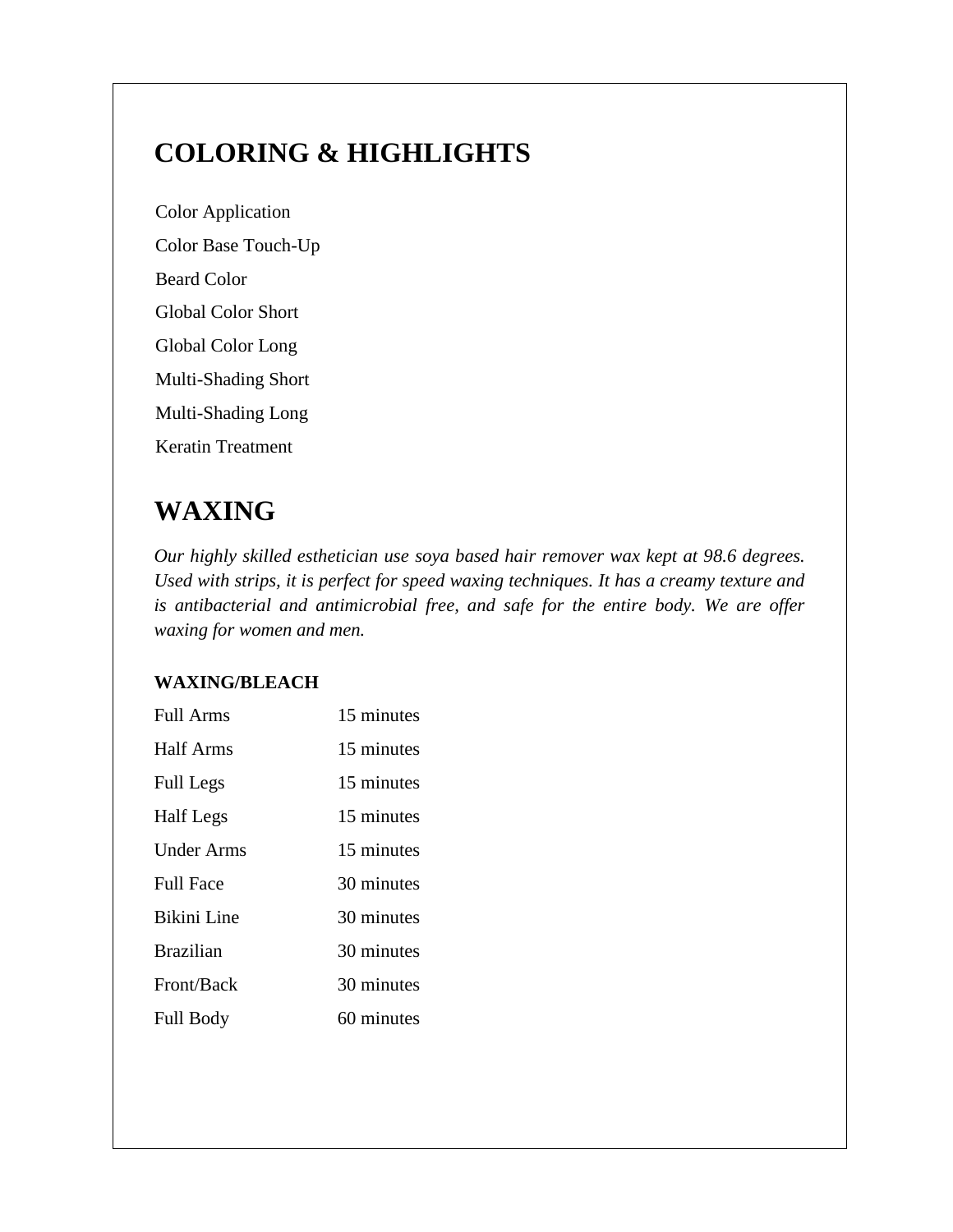# **HAND & FEET CARE**

### **LODHI MANICURE**

Will clean and shape your nails and treat your cuticles. Hands are exfoliated to remove dead skin cells and to improve circulation and stimulate blood flow. The hand massage will leave you relaxed.

60 minutes

#### **LODHI PEDICURE**

Start by soaking your feet soak in a bubbling softening substance. Dead skin cells on the bottom of the feet are rubbed off, clean and shape your toe nails and treat your cuticles. Feet are exfoliated to remove dead skin cells and to improve circulation and stimulate blood flow. The feet massage will leave you relaxed.

60 minutes

# **EXPRESS SERVICES**

| Manicure                   | 30 minutes |
|----------------------------|------------|
| Pedicure                   | 30 minutes |
| <b>Gel Polish</b>          | 30 minutes |
| <b>Gel Polish Remove</b>   | 15 minutes |
| Nail, Cut, File & Buffing  | 15 minutes |
| Nail Polish Change         | 15 minutes |
| Threading                  | 15 minutes |
| <b>Full Face Threading</b> | 30 minutes |
| <b>Face Pack</b>           | 15 minutes |
| Face Massage               | 15 minutes |
| <b>Hand Massage</b>        | 30 minutes |
| Foot Massage               | 30 minutes |
| <b>Olaplex Treatment</b>   | 45 minutes |
| <b>Color Lock Shine</b>    | 30 minutes |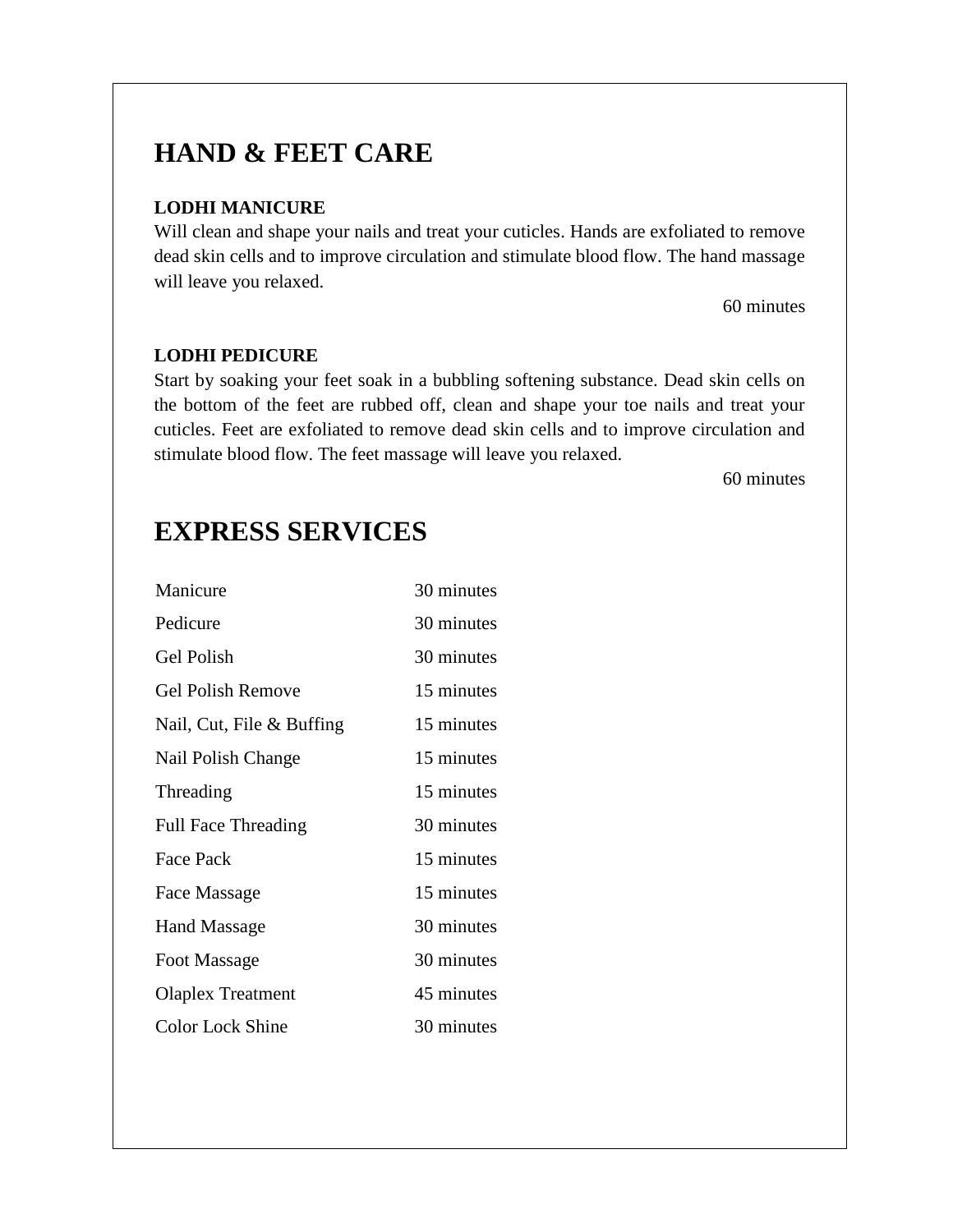# **FACIALS**

### **FIRMING AND LIFTING / ANTI-WRINKLE FACIAL**

An outstanding care based on the active power of prodigious seaweeds for total antiageing action and restoring skin's youthfulness.

90 minutes

### **BRIGHTENING REVOLUTION FACIAL**

Get sheer skin with a brightening effect as the alchemy and performance of Algae and White Lily restore perfection.

60 minutes

### **ANTI-STRESS FACIAL FOR STRESSED AND SENSITIVE SKIN**

First aid for irritated, stressed and sensitive skin.

60 minutes

#### **REVERSIVE SKIN TREATMENT**

Cleansing and toning treatment for all skin types.

30 minutes

### **CLEANSING FOR PERFECT SKIN APPEARANCE**

Cleansing treatment for all skin types. Provides perfect cleansed skin, giving an instant fresh, clean and pure result.

30 minutes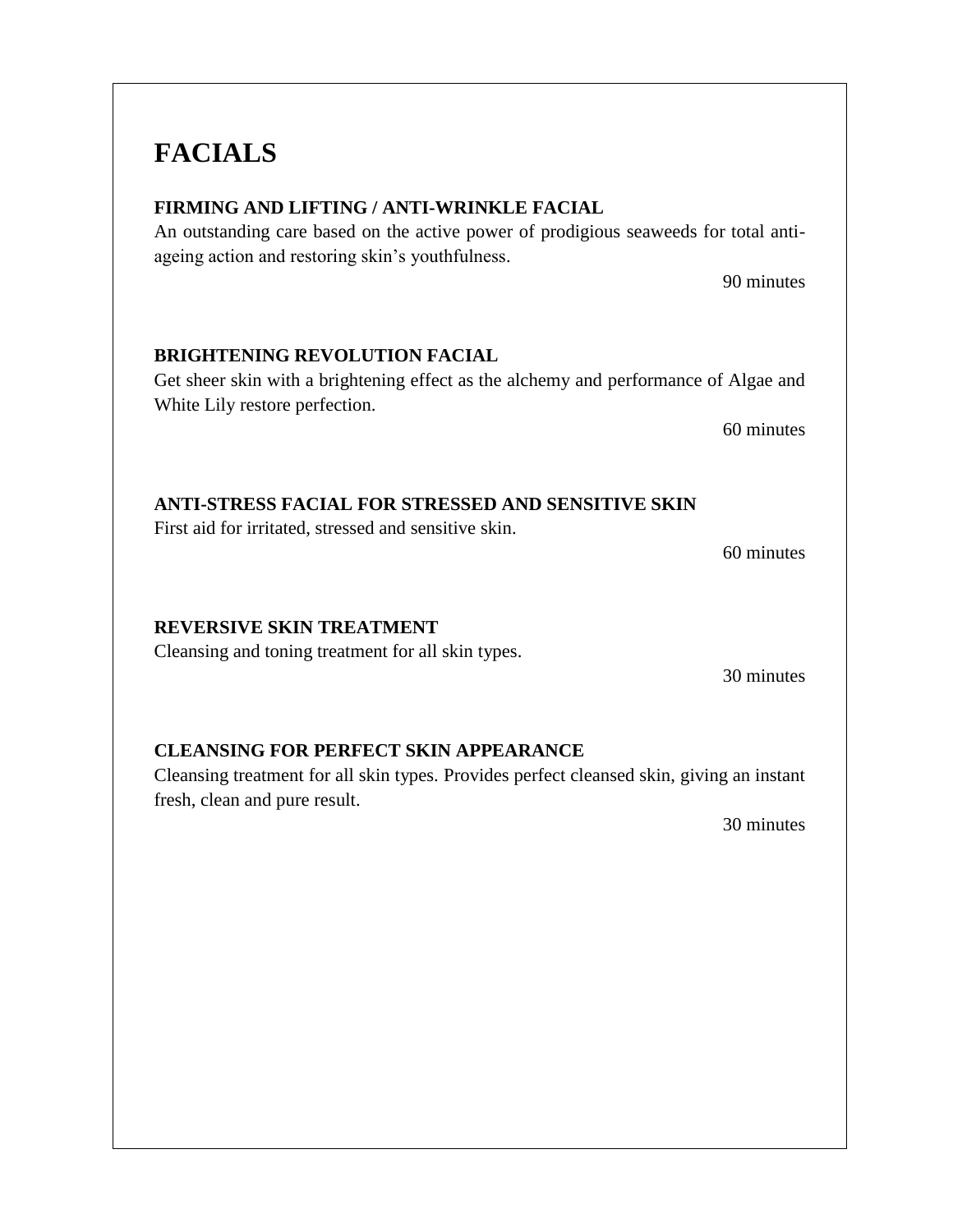### **HAIR SPA & TREATMENTS**

#### **NOURISHING / HYDRATING-ANTI-AGE**

The epidermal surface is covered with a protective film which protects from external aggression and prevents dryness. Due to pollution and use of chemicals, the scalp becomes taut, totally dehydrated and hair becomes coarse, dry and devitalized. *Frequency: Once a week or as advice by your stylist.*

60 minutes

#### **HAIR LOSS**

It is normal to loss certain number of hair everyday in order to allow for hair renewal. In case of abnormal hair loss, this treatment is recommended to strengthen and tone the scalp, slow down hair loss and stimulate hair growth.

*Frequency: Once a week or as advice by your stylist.*

60 minutes

#### **DANDRUFF TREATMENT (DEEP CLEANING)**

Dandruff is present in form of squamae that peel off the scalp. Dandruff may be dry or oily, depending of the scalp type. This treatment helps deep-cleanse the scalp, eliminate dandruff and normalize the stratum corneum. *Frequency: Once a week or as advice by your stylist.*

60 minutes

#### **CALMING & RE-BALANCING**

Our current environment is increasingly more polluted, aggressive and responsible for causing sensation of discomfort, and even itching in the scalp. Sensitive or irritated scalp is already abnormally respective.

*Frequency: Once a week or as advice by your stylist.*

60 minutes